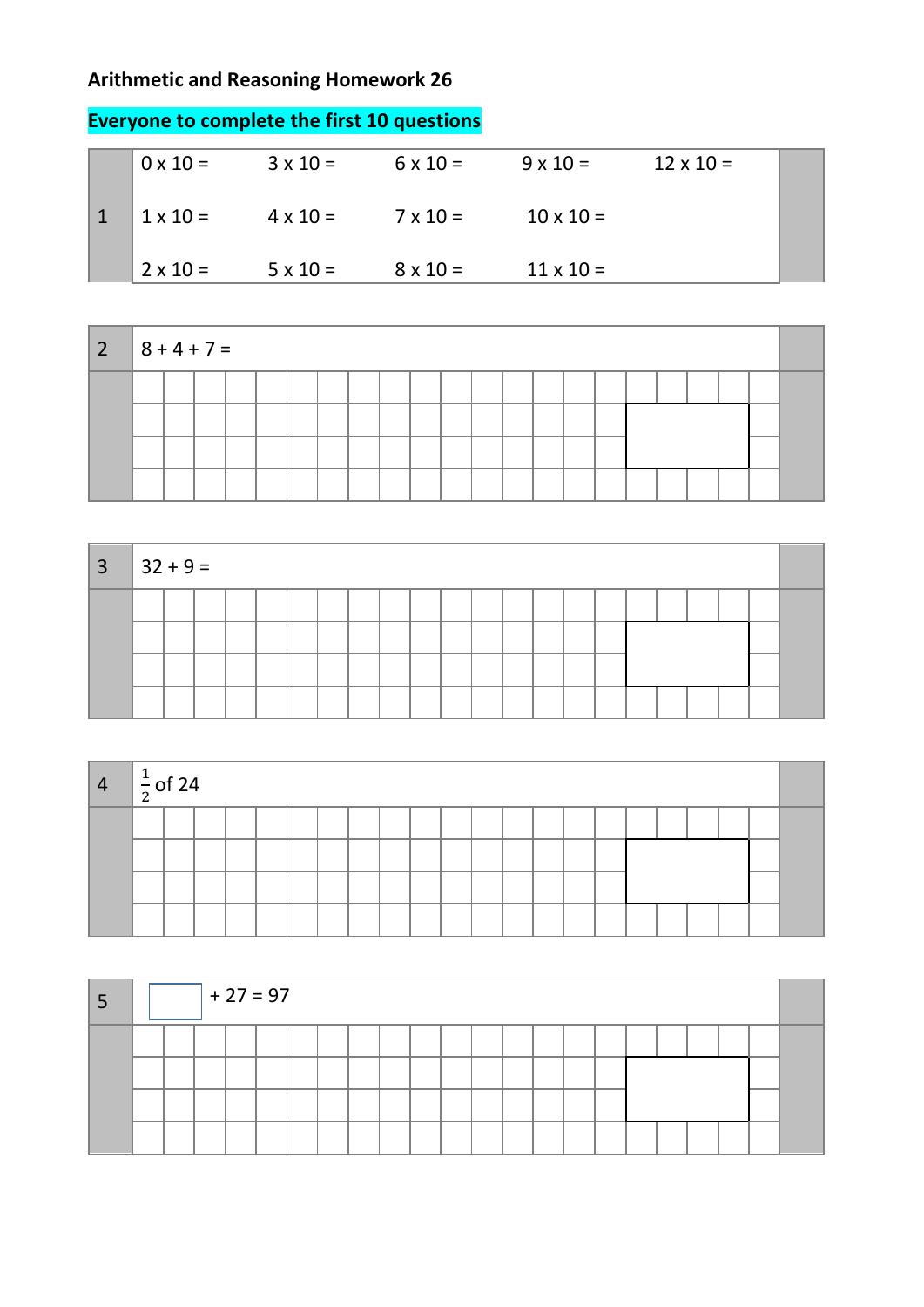



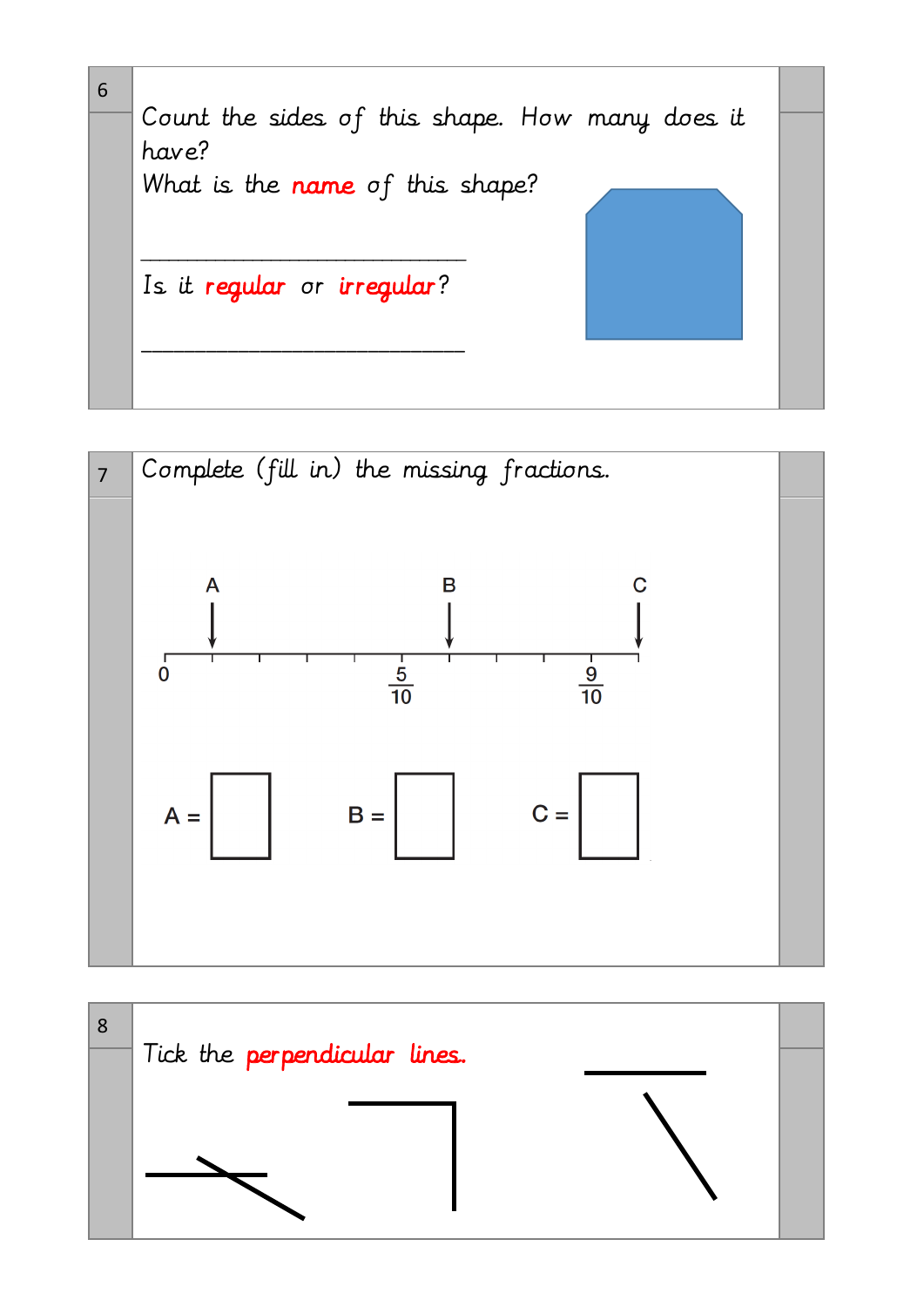| G |                  |                                                       |  |
|---|------------------|-------------------------------------------------------|--|
|   | Name of<br>shape | Number of Number of Number of<br>faces edges vertices |  |
|   |                  |                                                       |  |

| 10 | $\alpha$ )            | Tick the correct time.                    |  |
|----|-----------------------|-------------------------------------------|--|
|    | $\overline{12}$<br>10 | six minutes past 8                        |  |
|    |                       | quarter past 8                            |  |
|    |                       | half past 8                               |  |
|    |                       | quarter to 6                              |  |
|    | b.)                   | What time will it be 15<br>minutes later? |  |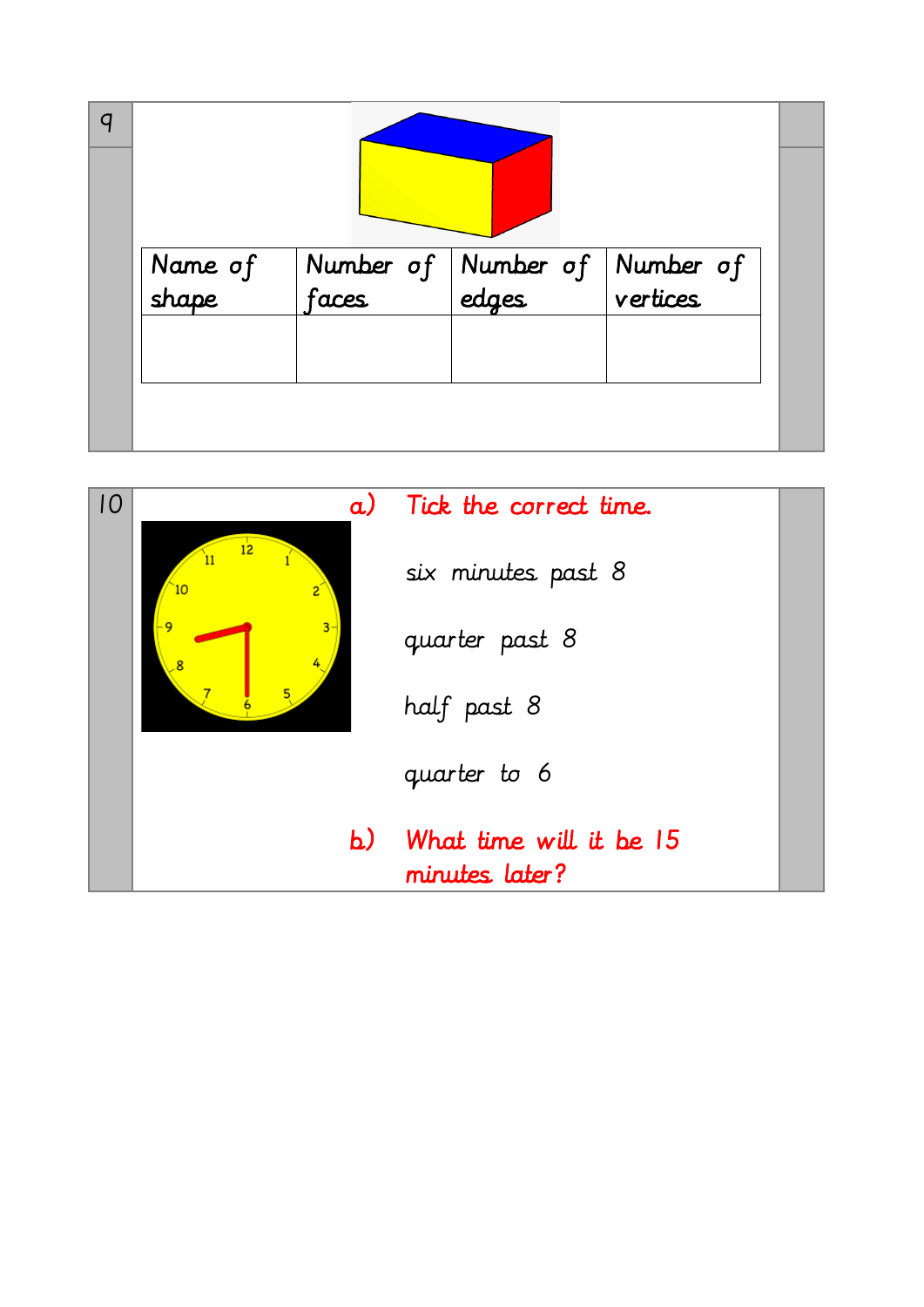| 11 |  |  |  | $+539=892$ |  |  |  |  |  |  |  |
|----|--|--|--|------------|--|--|--|--|--|--|--|
|    |  |  |  |            |  |  |  |  |  |  |  |

| $12 \mid 512 - 299$ |  |  |  |  |  |  |  |  |  |  |  |
|---------------------|--|--|--|--|--|--|--|--|--|--|--|
|                     |  |  |  |  |  |  |  |  |  |  |  |
|                     |  |  |  |  |  |  |  |  |  |  |  |
|                     |  |  |  |  |  |  |  |  |  |  |  |
|                     |  |  |  |  |  |  |  |  |  |  |  |

| $13 \left  \frac{3}{4} \right.$ of 24 = |  |  |  |  |  |  |  |  |  |  |  |
|-----------------------------------------|--|--|--|--|--|--|--|--|--|--|--|
|                                         |  |  |  |  |  |  |  |  |  |  |  |
|                                         |  |  |  |  |  |  |  |  |  |  |  |
|                                         |  |  |  |  |  |  |  |  |  |  |  |
|                                         |  |  |  |  |  |  |  |  |  |  |  |

| 14 | 873 is |  |  | more than 432 |  |  |  |  |  |  |  |
|----|--------|--|--|---------------|--|--|--|--|--|--|--|
|    |        |  |  |               |  |  |  |  |  |  |  |

|  | $15 628+$<br>$= 743 + 234$ |  |  |  |  |  |  |  |  |  |  |  |  |  |  |  |  |
|--|----------------------------|--|--|--|--|--|--|--|--|--|--|--|--|--|--|--|--|
|  |                            |  |  |  |  |  |  |  |  |  |  |  |  |  |  |  |  |
|  |                            |  |  |  |  |  |  |  |  |  |  |  |  |  |  |  |  |
|  |                            |  |  |  |  |  |  |  |  |  |  |  |  |  |  |  |  |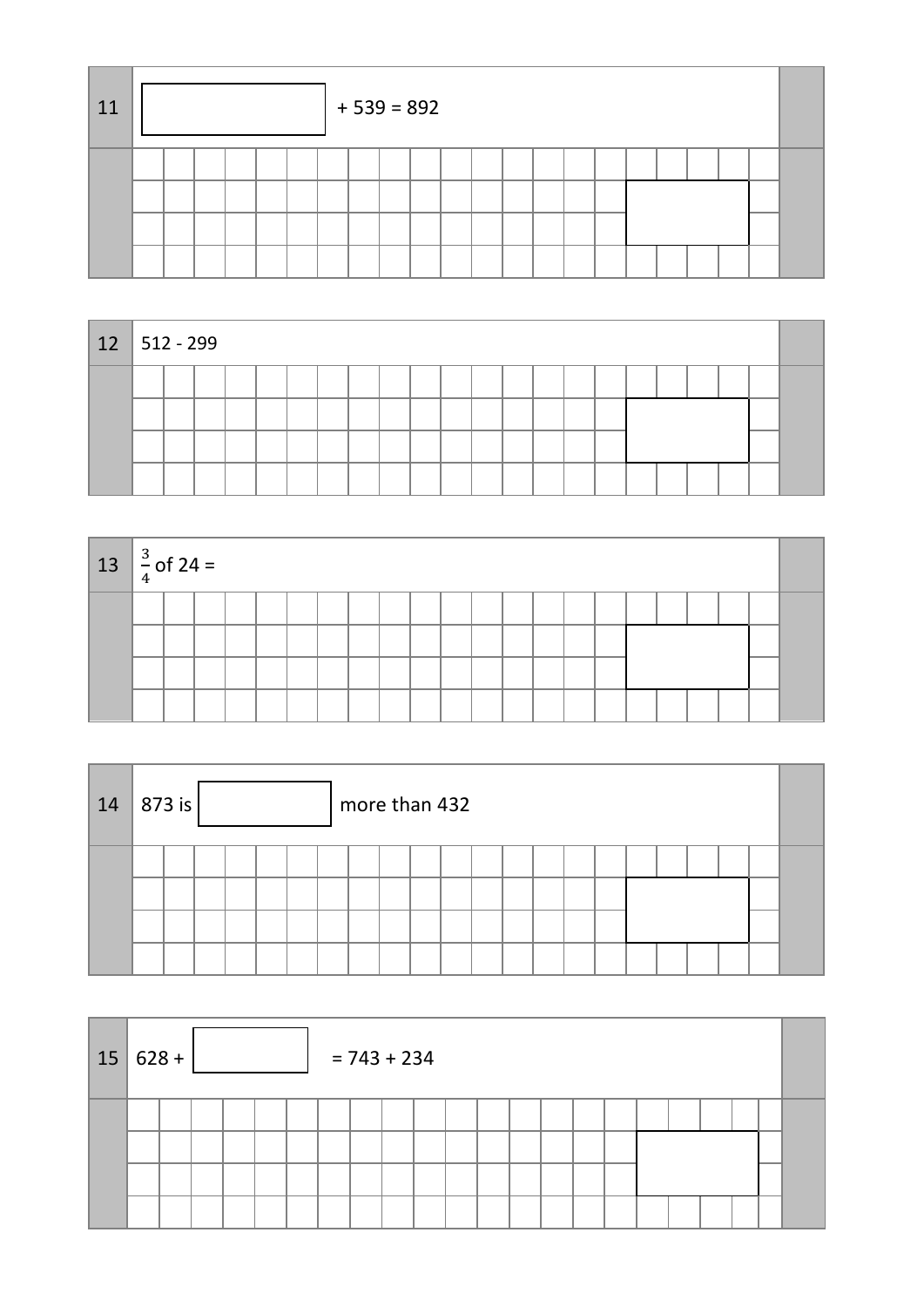$$
\begin{array}{c|c}\n16 & \text{Show your working} & \text{please.} \\
700 - 278 & = & \\
\end{array}
$$

17 The children saw the owl presentation at  $10:52$  in the morning. The presentation ended at 11:25. How long was the presentation? Show your workings please.

\_\_\_\_\_\_\_\_\_\_\_\_\_\_\_\_\_\_\_\_\_\_\_\_\_\_\_\_\_\_\_\_\_\_\_\_\_\_\_\_\_\_\_\_\_\_\_\_\_\_\_\_\_\_\_\_\_\_\_\_\_\_\_\_\_\_\_\_\_\_\_\_\_\_\_\_\_\_\_\_\_\_\_\_\_



| $ 19 73 \times 10 =$ | $223 \times 3 =$ |
|----------------------|------------------|
| $ 271 \times 10 =$   | $313 \times 2 =$ |